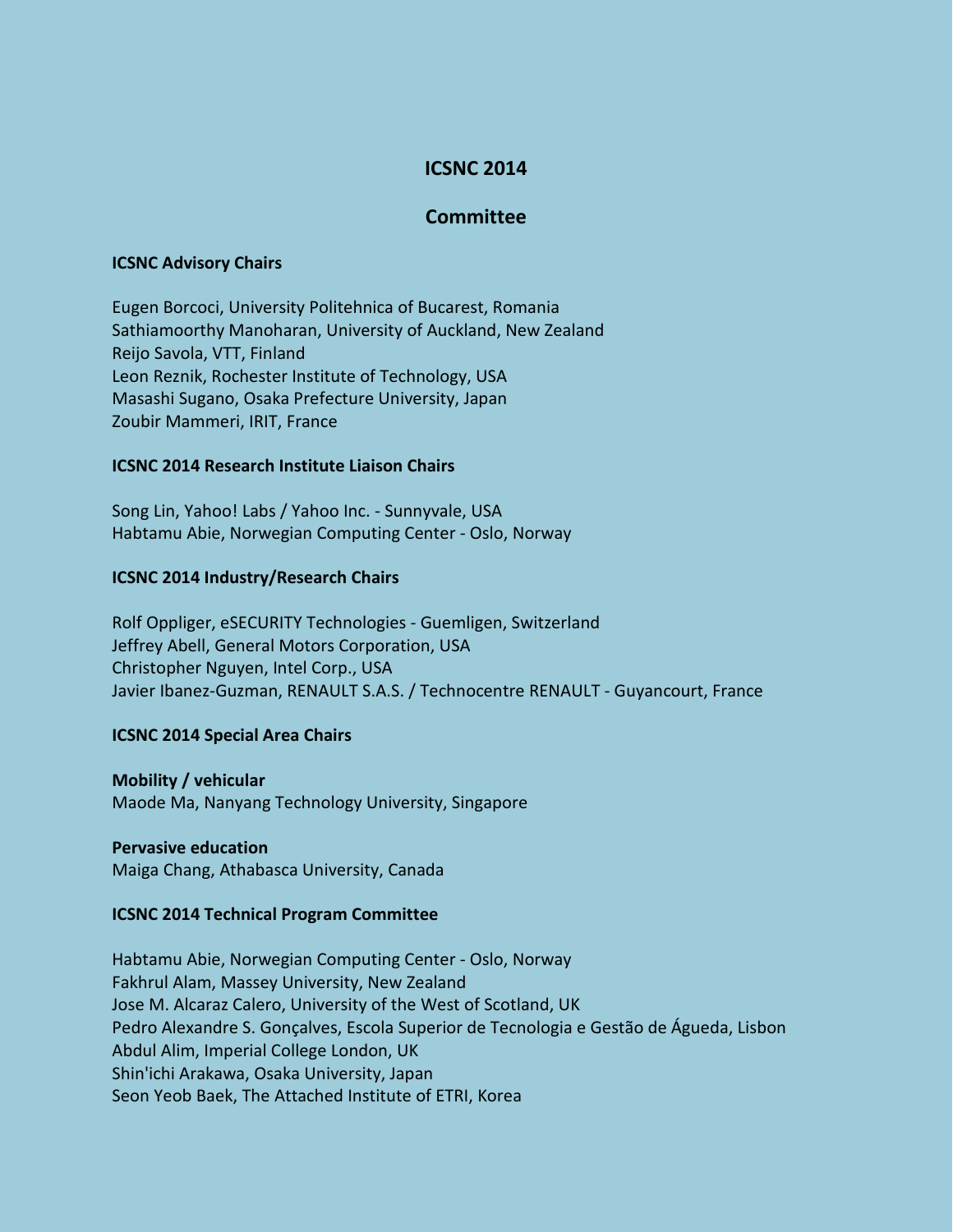Michael Bahr, Siemens AG - Corporate Technology, Germany Ali Bakhtiar, Technological University of America - Coconut Creek, USA Ataul Bari, University of Western Ontario, Canada João Paulo Barraca, University of Aveiro, Portugal Joao Pedro Barreto, INESC-ID / Instituto Superior Técnico - Universidade de Lisboa, Portugal Mostafa Bassiouni, University of Central Florida, USA Roberto Beraldi, "La Sapienza" University of Rome, Italy Robert Bestak, Czech Technical University in Prague, Czech Republic Mehdi Bezahaf, Lancaster University, UK Carlo Blundo, Università di Salerno - Fisciano, Italy Eugen Borcoci, Politehnica University of Bucarest, Romania Svetlana Boudko, Norwegian Computing Center, Norway Martin Brandl, Danube University Krems, Austria Thierry Brouard, University of Tours, France Dario Bruneo, Università di Messina, Italy Francesco Buccafurri, University of Reggio Calabria, Italy Dumitru Dan Burdescu, University of Craiova, Romania Carlos T. Calafate, Universitat Politècnica de València, Spain Juan-Carlos Cano, Universitat Politècnica de València, Spain Jonathon Chambers, University Loughborough - Leics, UK Maiga Chang, Athabasca University, Canada Jen-Jee Chen, National University of Tainan, Taiwan, R.O.C. Tzung-Shi Chen, National University of Tainan, Taiwan Feng Cheng, Hasso-Plattner-Institute at University of Potsdam, Germany Jong Chern, University College Dublin, Ireland Stefano Chessa, Università di Pisa, Italy Stelvio Cimato, Università degli studi di Milano - Crema, Italy Nathan Clarke, University of Plymouth, UK José Coimbra, University of Algarve, Portugal Sebastian Damm, FH Aachen, Germany Danco Davcev, University "St. Cyril and Methodius" - Skopje, Macedonia Vanesa Daza, University Pompeu Fabra, Spain Sergio De Agostino, Sapienza University, Italy Jan de Meer, smartspace®lab.eu GmbH || University (A.S.) of Technology and Economy HTW, **Germany** Carl James Debono, University of Malta, Malta Edna Dias Canedo, Universidade Federal da Paraíba (UFPB), Brazil Jawad Drissi, Cameron University - Lawton, USA Jaco du Toit, Stellenbosch University, South Africa Wan Du, Nanyang Technological University (NTU), Singapore Gerardo Fernández-Escribano, University of Castilla-La Mancha - Albacete, Spain Marco Furini, University of Modena and Reggio Emilia, Italy Pedro Gama, Truewind-Chiron, Portugal Thierry Gayraud, LAAS-CNRS / Université de Toulouse, France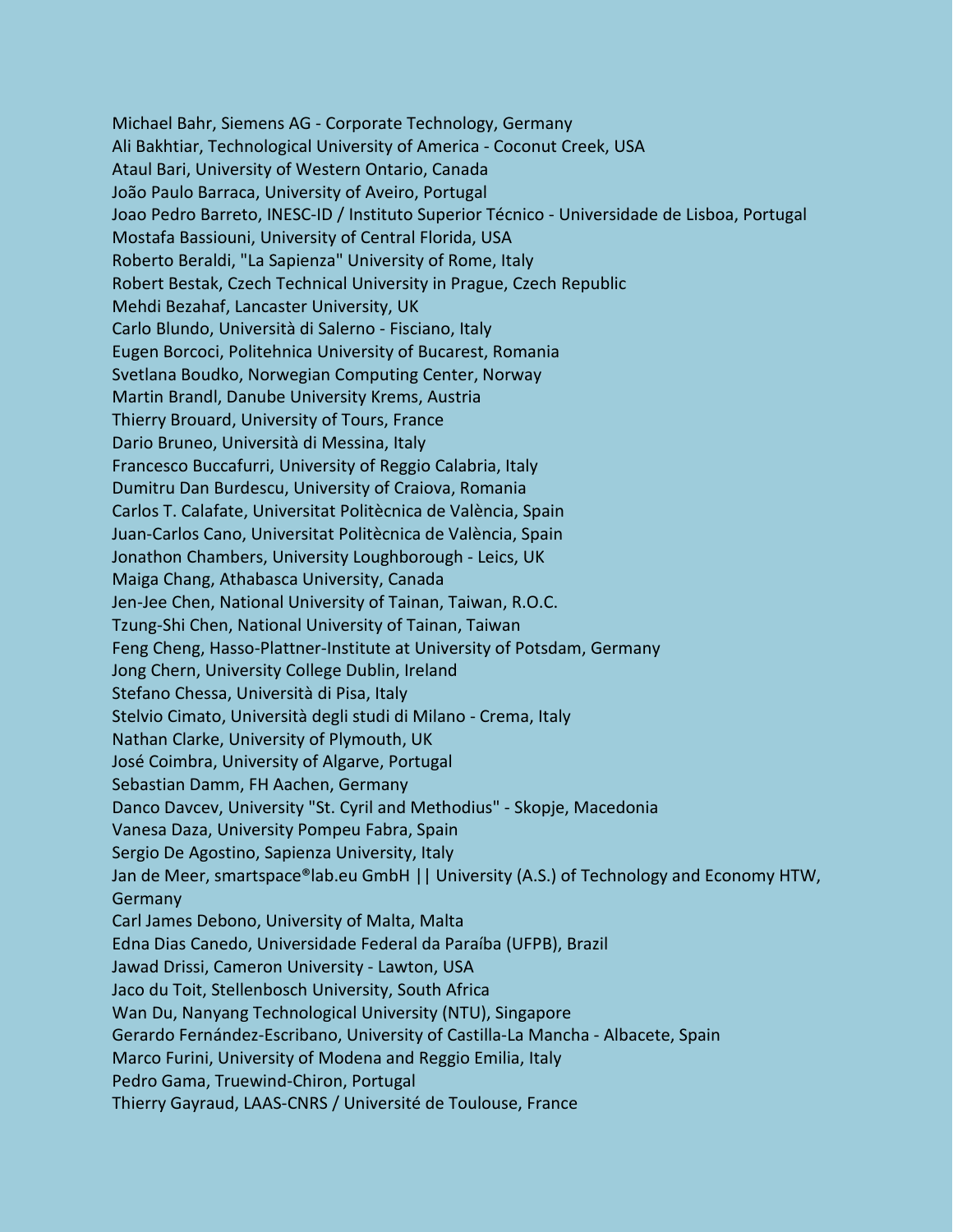Sorin Georgescu, Ericsson Research - Montreal, Canada Dennis Gessner, NEC Laboratories Europe, Germany Marc Gilg, Université de Haute Alsace, France Katja Gilly, Universidad Miguel Hernández, Spain Hock Guan Goh, Universiti Tunku Abdul Rahman, Malaysia Ruben Gonzalez Crespo, Universidad Internacional de La Rioja, Spain Vic Grout, Glyndwr University, UK Jason Gu, Singapore University of Technology and Design, Singapore Takahiro Hara, Osaka University, Japan Pilar Herrero, Polytechnic University of Madrid, Spain Mohammad Asadul Hoque, Texas Southern University, USA Chi-Fu Huang, National Chung-Cheng University, Taiwan, R.O.C. Javier Ibanez-Guzman, RENAULT S.A.S., France Monica Aguilar Igartua, Universitat Politècnica de Catalunya (UPC), Spain Georgi Iliev, Technical University of Sofia, Bulgaria Shoko Imaizumi, Chiba University, Japan Atsuo Inomata, Nara Institute of Science and Technology, Japan Imad Jawhar, United Arab Emirates University, UAE Raj Jain, Washington University in St. Louis, U.S.A. Shengming Jiang, Shanghai Maritime University, China Michail Kalogiannakis, University of Crete, Greece Yasushi Kambayashi, Nippon Institute of Technology, Japan Sokratis K. Katsikas, University of Piraeus, Greece Pierre Kleberger, Chalmers University of Technology - Gothenburg, Sweden Peng-Yong Kong, Khalifa University of Science, Technology & Research (KUSTAR), United Arab **Emirates** Takashi Kurimoto, NTT Network service system laboratories, Japan Romain Laborde, University of Toulouse, France Mikel Larrea, University of the Basque Country UPV/EHU, Spain Wolfgang Leister, Norsk Regnesentral (Norwegian Computing Center), Norway Tayeb Lemlouma, IRISA / IUT of Lannion (University of Rennes 1), France Hui Li, Shenzhen Graduate School/Peking University, China Jian Li, IBM Research in Austin, USA Kuan-Ching Li, Providence University, Taiwan Yaohang Li, Old Dominion University, USA Wei-Ming Lin, University of Texas at San Antonio, USA Abdel Lisser, Université Paris Sud , France Thomas Little, Boston University, USA Damon Shing-Min Liu, National Chung Cheng University, Taiwan Pascal Lorenz, University of Haute Alsace, France Christian Maciocco, Intel, USA Kia Makki, Technological University of America - Coconut Creek, USA Amin Malekmohammadi, University of Nottingham, Malaysia Zoubir Mammeri, IRIT, France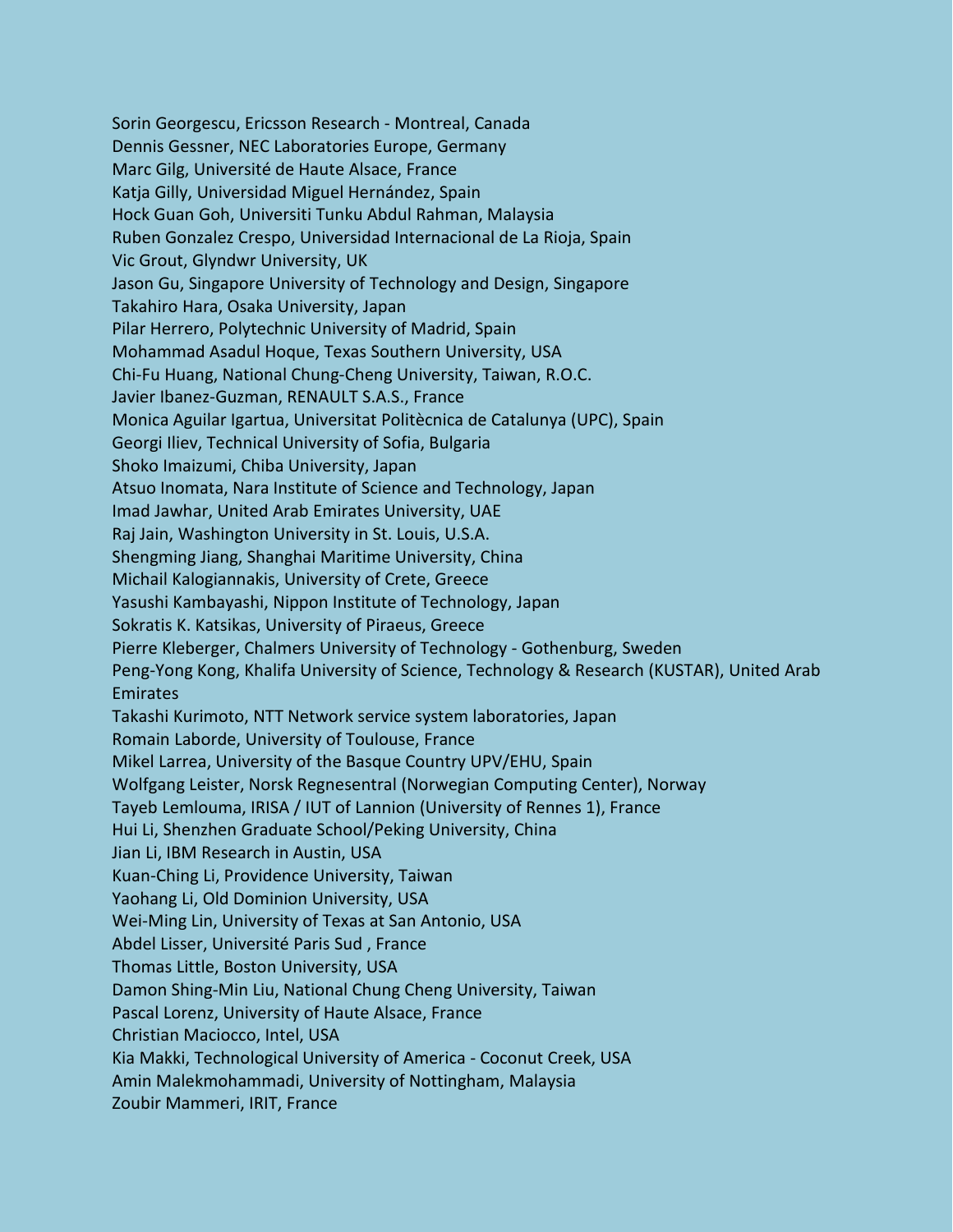Herwig Mannaert, University of Antwerp, Belgium Sathiamoorthy Manoharan, University of Auckland, New Zealand Francisco J. Martinez, University of Zaragoza, Spain Gregorio Martinez, University of Murcia, Spain Mohammad Abdul Matin, Institute Teknologi Brunei, Brunei Constandinos Mavromoustakis, University of Nicosia, Cyprus Pedro D. Medeiros, Universidade Nova de Lisboa, Portugal Yakim Mihov, Technical University of Sofia, Bulgaria Amin Malek Mohammadi, University of Nottingham, Malaysia Campus, Malaysia Karol Molnár, Honeywell International, s.r.o. - Brno, Czech Republic Stefano Montanelli, University of Milano (UNIMI), Italy Rossana Motta, University of California San Diego, USA Mohammad Mozumdar, California State University, Long Beach, USA Abderrahmen Mtibaa, Texas A&M University, USA Peter Mueller, IBM Zurich Research Laboratory, Switzerland Juan Pedro Muñoz-Gea, Universidad Politécnica de Cartagena, Spain David Navarro, Lyon Institute Of Nanotechnology, France Thiago Neves, University of Brasilia, Brazil Christopher Nguyen, Intel Corp., USA Ronit Nossenson, Jerusalem College of Technology, Israel Péter Orosz, University of Debrecen, Hungary Gerard Parr, University of Ulster-Coleraine, Northern Ireland, UK Dennis Pfisterer, Universität zu Lübeck, Germany Neeli R. Prasad, Aalborg University, Denmark Francesco Quaglia, Dipartimento di Informatica - Automatica e Gestionale "Antonio Ruberti", **Italy** Victor Ramos, UAM-Iztapalapa, Mexico Saquib Razak, Carnegie Mellon University, Qatar Piotr Remlein, Poznan University of Technology, Poland Leon Reznik, Rochester Institute of Technology, USA Saad Rizvi, University of Manitoba - Winnipeg, Canada Joel Rodrigues, University of Beira Interior, Portugal Enrique Rodriguez-Colina, Autonomous Metropolitan University – Iztapalapa, Mexico Javier Rubio-Loyola, CINVESTAV, Mexico Jorge Sá Silva, University of Coimbra, Portugal Curtis Sahd, Rhodes University, South Africa Demetrios G Sampson, University of Piraeus & CERTH, Greece Ahmad Tajuddin Samsudin, Telekom Research & Development, Malaysia Luis Enrique Sánchez Crespo, Sicaman Nuevas Tecnologías, Colombia Carol Savill-Smith, GSM Associates, UK Reijo Savola, VTT, Finland Marialisa Scatà, University of Catania, Italy Sebastian Schellenberg, Ilmenau University of Technology, Germany Marc Sevaux, Université de Bretagne-Sud, France